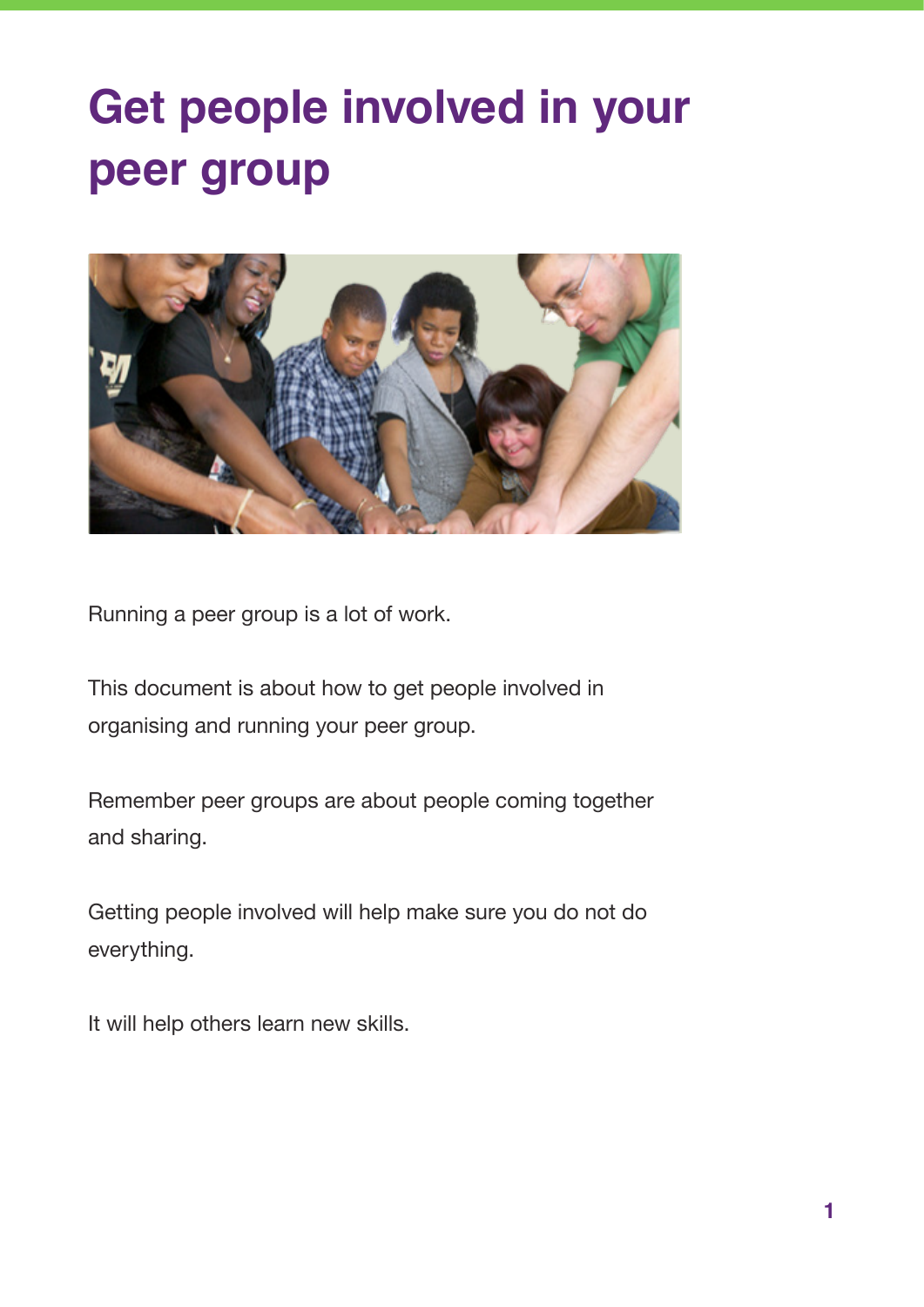#### **Think about who will do different jobs**



Members of the group can help

- Run the group
- Fill in if someone is sick or cannot come to a meeting

You can share jobs around.



For example

- Different members can do different jobs
- 2 people can do jobs together

You can ask support people to help with some jobs.

Do not forget people might need training to get the skills to help.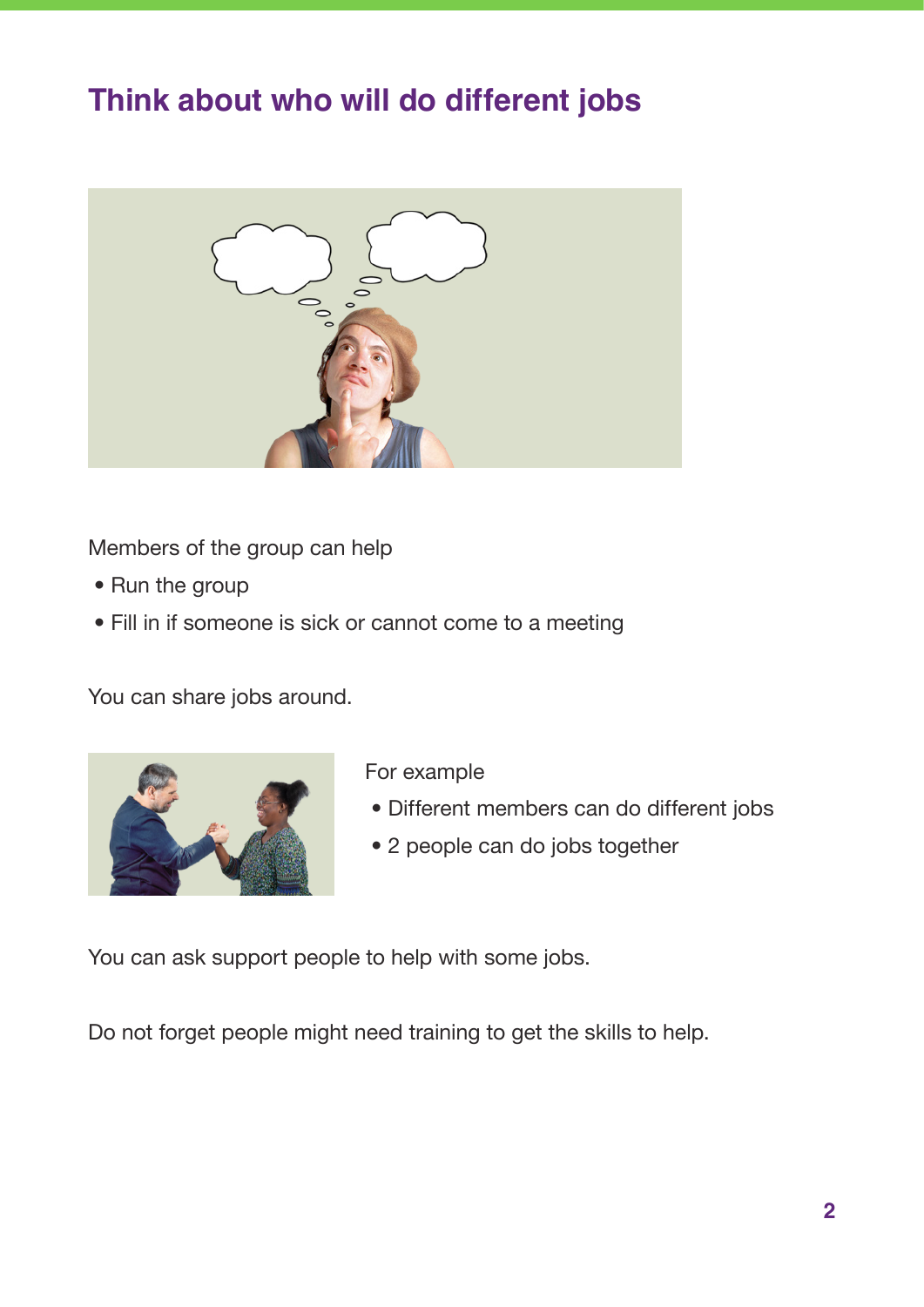### **Community organisations**



Good community organisations can provide support.

Remember the purpose of your group and think about who in the community might help.

Organisations you could ask for support

- Local businesses
- Church groups
- Clubs
- Local council
- Members of Parliament
- Disability and other community service organisations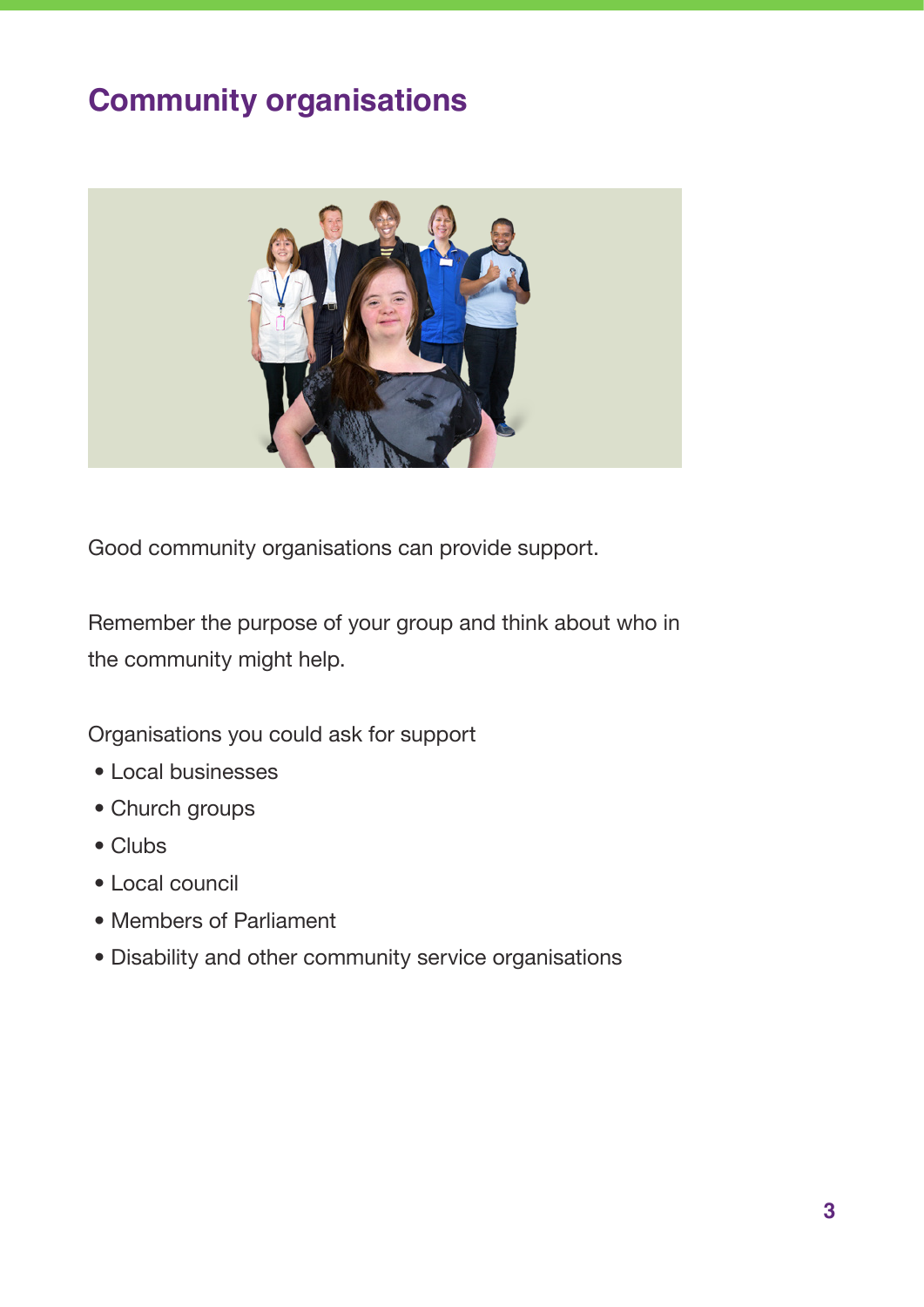#### **Tips for asking community organisations**



Tell organisations what your group is about.

Think about how they can help.

#### For example

- Help your facilitator
- Give you a meeting place
- Help you get funding
- Donations of food, money or equipment

When you speak to the organisation make sure

- You are polite and respectful
- You are positive about your group
- You know about their organisation and what they do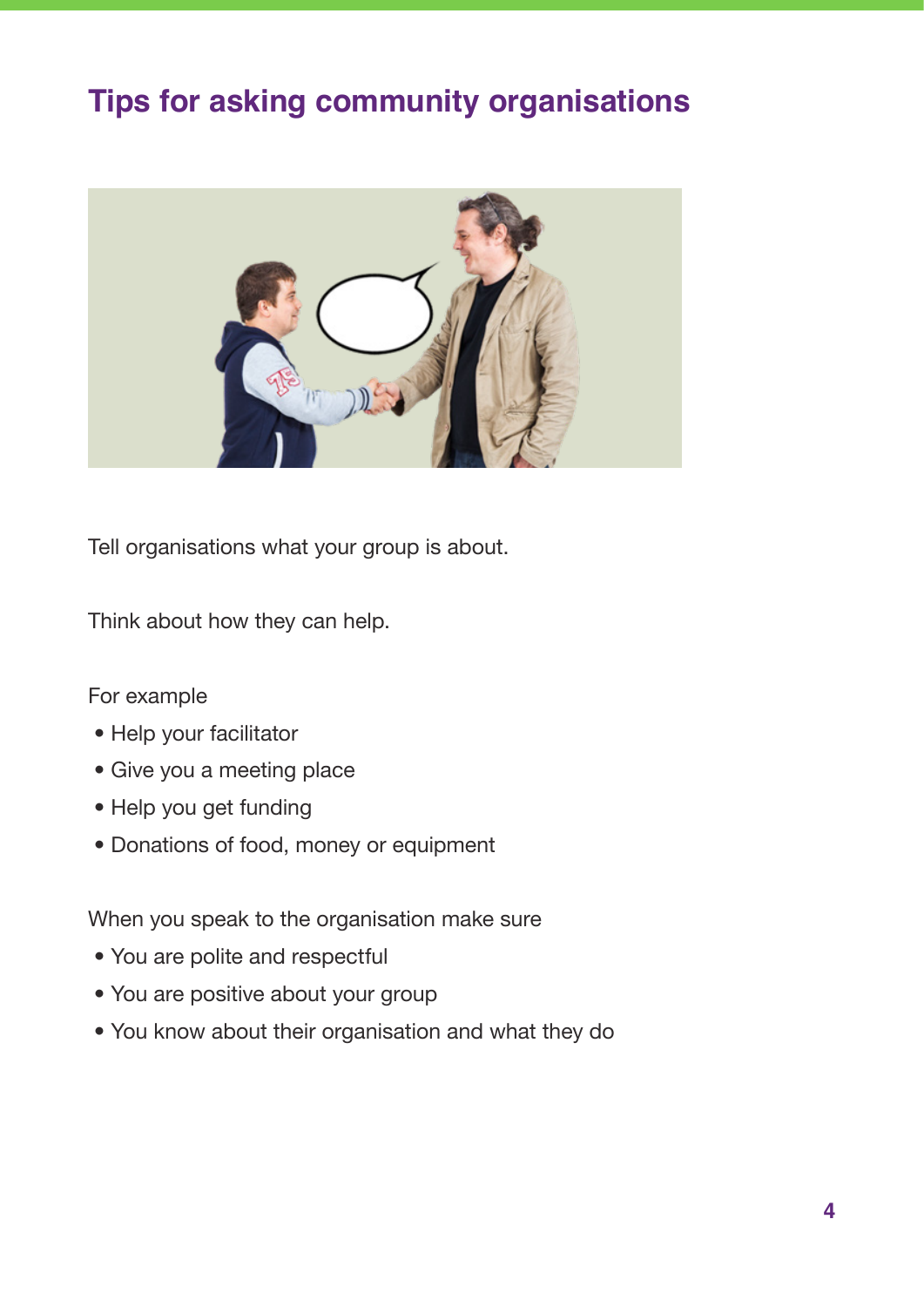# **Job list**

Use this list to plan who you can ask to help you.

| Job                                      | Who can help |
|------------------------------------------|--------------|
| Tell people about the group              |              |
| Communicate with group members           |              |
| Organise when and where to meet          |              |
| Choose topics to talk about              |              |
| Prepare activities and equipment         |              |
| Set up the room                          |              |
| Set out any food or drinks               |              |
| Run the meeting                          |              |
| Support people in peer group<br>meetings |              |